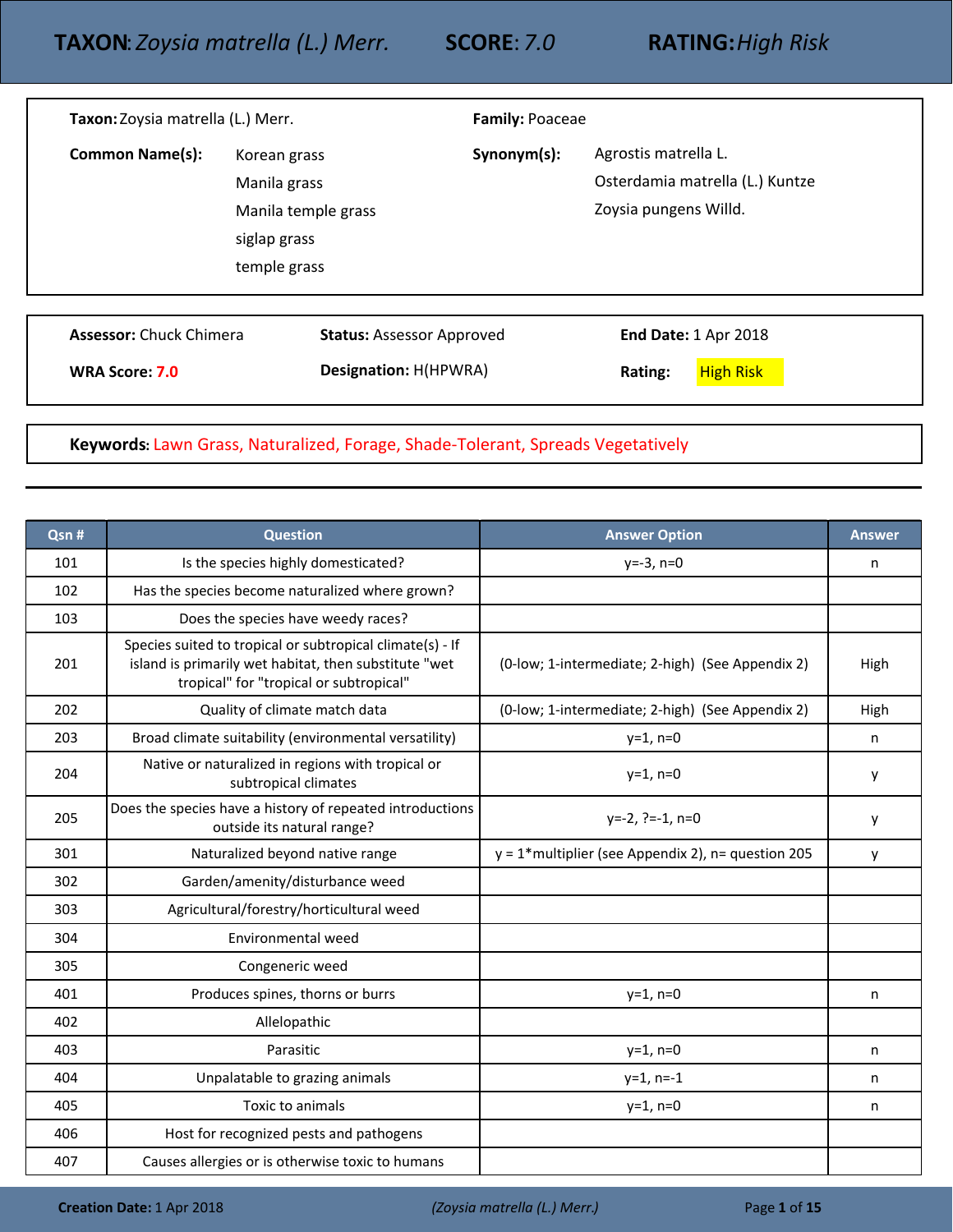| Qsn # | <b>Question</b>                                                                                   | <b>Answer Option</b>                        | <b>Answer</b> |
|-------|---------------------------------------------------------------------------------------------------|---------------------------------------------|---------------|
| 408   | Creates a fire hazard in natural ecosystems                                                       | $y=1, n=0$                                  | n             |
| 409   | Is a shade tolerant plant at some stage of its life cycle                                         | $y=1, n=0$                                  | у             |
| 410   | Tolerates a wide range of soil conditions (or limestone<br>conditions if not a volcanic island)   | $y=1, n=0$                                  | у             |
| 411   | Climbing or smothering growth habit                                                               | $y=1, n=0$                                  | n             |
| 412   | Forms dense thickets                                                                              | $y=1, n=0$                                  | y             |
| 501   | Aquatic                                                                                           | $y=5, n=0$                                  | n             |
| 502   | Grass                                                                                             | $y=1, n=0$                                  | у             |
| 503   | Nitrogen fixing woody plant                                                                       | $y=1, n=0$                                  | n             |
| 504   | Geophyte (herbaceous with underground storage organs<br>-- bulbs, corms, or tubers)               | $y=1, n=0$                                  | n             |
| 601   | Evidence of substantial reproductive failure in native<br>habitat                                 | $y=1, n=0$                                  | n             |
| 602   | Produces viable seed                                                                              | $y=1$ , n=-1                                | y             |
| 603   | Hybridizes naturally                                                                              | $y=1$ , n=-1                                | у             |
| 604   | Self-compatible or apomictic                                                                      | $y=1$ , n=-1                                | y             |
| 605   | Requires specialist pollinators                                                                   | $y=-1, n=0$                                 | n             |
| 606   | Reproduction by vegetative fragmentation                                                          | $y=1$ , n=-1                                | у             |
| 607   | Minimum generative time (years)                                                                   | 1 year = 1, 2 or 3 years = 0, 4+ years = -1 | 2             |
| 701   | Propagules likely to be dispersed unintentionally (plants<br>growing in heavily trafficked areas) | $y=1$ , n=-1                                | n             |
| 702   | Propagules dispersed intentionally by people                                                      | $y=1$ , n=-1                                | у             |
| 703   | Propagules likely to disperse as a produce contaminant                                            |                                             |               |
| 704   | Propagules adapted to wind dispersal                                                              | $y=1$ , n=-1                                | n             |
| 705   | Propagules water dispersed                                                                        | $y=1$ , n=-1                                | n             |
| 706   | Propagules bird dispersed                                                                         | $y=1$ , n=-1                                | n             |
| 707   | Propagules dispersed by other animals (externally)                                                | $y=1$ , n=-1                                | n             |
| 708   | Propagules survive passage through the gut                                                        |                                             |               |
| 801   | Prolific seed production (>1000/m2)                                                               |                                             |               |
| 802   | Evidence that a persistent propagule bank is formed (>1<br>yr)                                    |                                             |               |
| 803   | Well controlled by herbicides                                                                     |                                             |               |
| 804   | Tolerates, or benefits from, mutilation, cultivation, or fire                                     | $y=1$ , n=-1                                | у             |
| 805   | Effective natural enemies present locally (e.g. introduced<br>biocontrol agents)                  |                                             |               |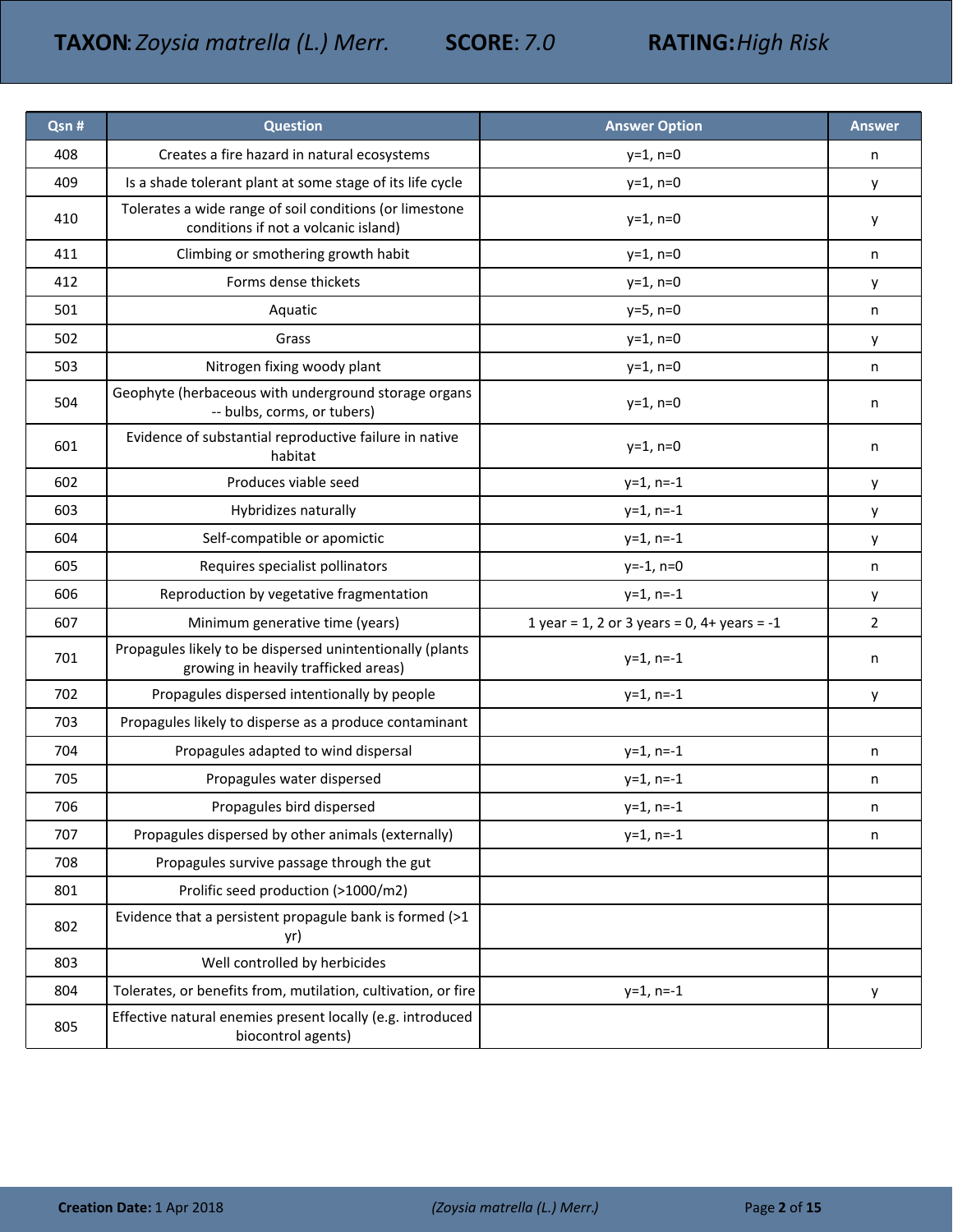## **Supporting Data:**

| Qsn # | <b>Question</b>                                                                                                                                                    | <b>Answer</b>                                                                                                                                                                                                                                                                                                                                                                                                                                                                                                                                                                                                                                                                                                                                                                                                                                                                                                                                                                                                                                                                                                              |
|-------|--------------------------------------------------------------------------------------------------------------------------------------------------------------------|----------------------------------------------------------------------------------------------------------------------------------------------------------------------------------------------------------------------------------------------------------------------------------------------------------------------------------------------------------------------------------------------------------------------------------------------------------------------------------------------------------------------------------------------------------------------------------------------------------------------------------------------------------------------------------------------------------------------------------------------------------------------------------------------------------------------------------------------------------------------------------------------------------------------------------------------------------------------------------------------------------------------------------------------------------------------------------------------------------------------------|
| 101   | Is the species highly domesticated?                                                                                                                                | n                                                                                                                                                                                                                                                                                                                                                                                                                                                                                                                                                                                                                                                                                                                                                                                                                                                                                                                                                                                                                                                                                                                          |
|       | Source(s)                                                                                                                                                          | <b>Notes</b>                                                                                                                                                                                                                                                                                                                                                                                                                                                                                                                                                                                                                                                                                                                                                                                                                                                                                                                                                                                                                                                                                                               |
|       | Tsuruta, S. I., Kobayashi, M., & Ebina, M. (2011). Zoysia. In<br>Wild crop relatives: Genomic and Breeding Resources (pp.<br>297-309). Springer, Berlin Heidelberg | [No evidence of wild type domestication. Cultivars not evaluated]<br>"By the 1980s, the breeding of zoysia grass had started in Japan as<br>well. "Miyako," a naturally interspecific hybrid between Z. japonica<br>and Z. matrella that was originally selected, was the first cultivar<br>registered in Japan (Asano and Aoki 1998). Z. matrella "Winter<br>Carpet" and "Winter Field" were released by Nagatomi et al. (1993,<br>1998) in 1995 and 1996. These cultivars were first produced by<br>gamma-irradiation mutagenesis in the sod; they exhibit a completely<br>distinct character: retaining green leaves under the same seasonal<br>conditions in which other varieties of Z. matrella lose their green<br>leaves. Thus far, 41 zoysia grass varieties have been released in<br>Japan. Most cultivated zoysia grasses have been improved through<br>conventional breeding methods such as clonal selection,<br>hybridization, and mutagenesis. Because zoysia grasses show great<br>natural variation, these will likely be the main methods used for the<br>development of new varieties of zoysia grass." |

| 102 | Has the species become naturalized where grown? |              |
|-----|-------------------------------------------------|--------------|
|     | Source(s)                                       | <b>Notes</b> |
|     | WRA Specialist. 2018. Personal Communication    | <b>INA</b>   |

| 103 | Does the species have weedy races?           |              |
|-----|----------------------------------------------|--------------|
|     | Source(s)                                    | <b>Notes</b> |
|     | WRA Specialist. 2018. Personal Communication | INA          |

| 201 | Species suited to tropical or subtropical climate(s) - If<br>island is primarily wet habitat, then substitute "wet<br>tropical" for "tropical or subtropical"                         | High                                                                                                                                                                                                                                                                                                                                                                                            |
|-----|---------------------------------------------------------------------------------------------------------------------------------------------------------------------------------------|-------------------------------------------------------------------------------------------------------------------------------------------------------------------------------------------------------------------------------------------------------------------------------------------------------------------------------------------------------------------------------------------------|
|     | Source(s)                                                                                                                                                                             | <b>Notes</b>                                                                                                                                                                                                                                                                                                                                                                                    |
|     | USDA, ARS, Germplasm Resources Information Network.<br>2018. National Plant Germplasm System [Online<br>Database]. http://www.ars-grin.gov/npgs/index.html.<br>[Accessed 20 Mar 2018] | "Native<br>Asia-Temperate<br>China: China Guangdong, Hainan<br>Eastern Asia: Japan Ryukyu Islands; Taiwan<br>Asia-Tropical<br>Indian Subcontinent: India ; Sri Lanka<br>Indo-China: Thailand; Vietnam<br>Malesia: Indonesia; Malaysia; Philippines<br>Papuasia: Solomon Islands<br>Australasia<br>Australia: Australia Queensland<br>Pacific<br>Northwestern Pacific: Northern Mariana Islands" |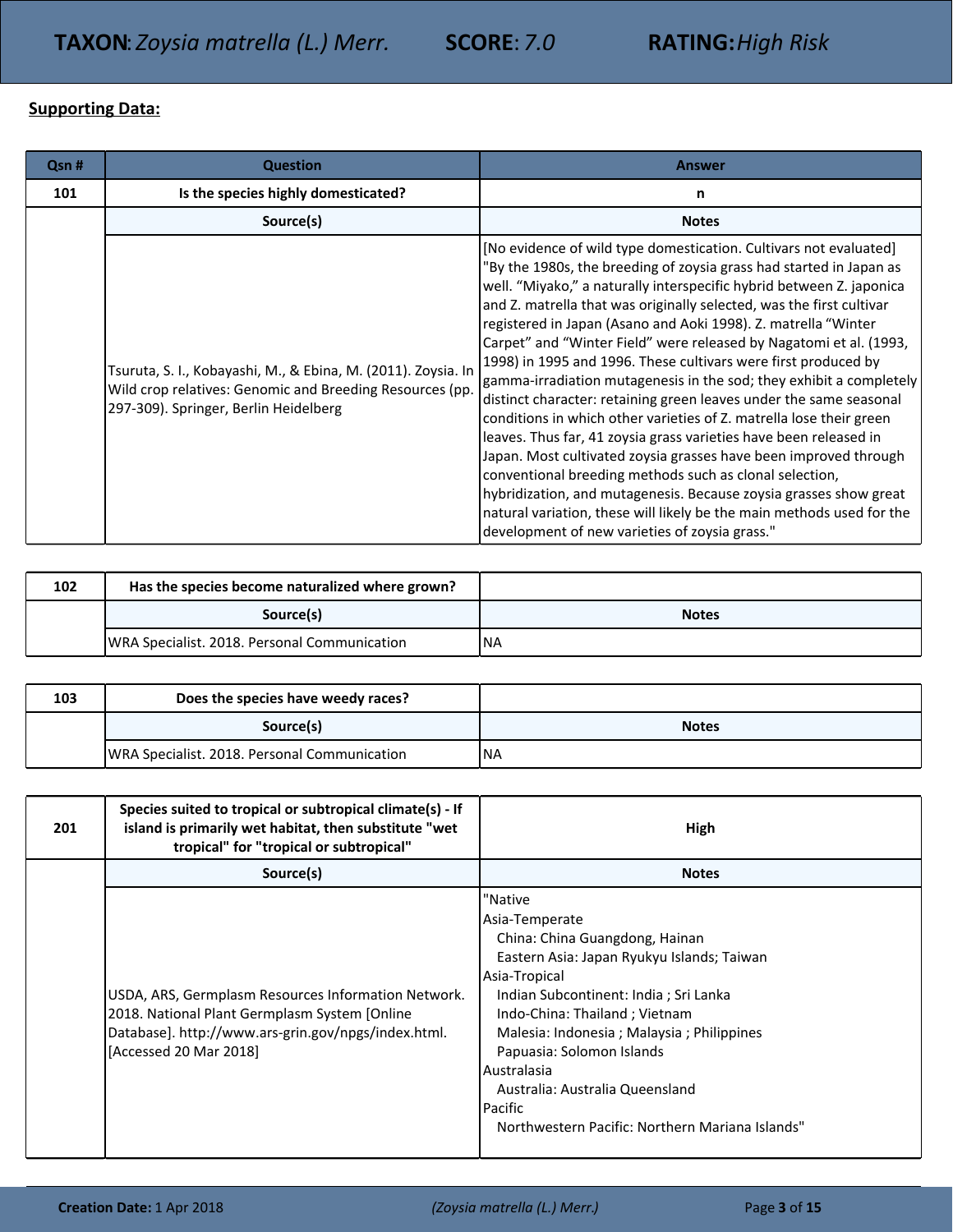| Qsn # | <b>Question</b>                                                                                                                                                                       | <b>Answer</b> |
|-------|---------------------------------------------------------------------------------------------------------------------------------------------------------------------------------------|---------------|
| 202   | <b>Quality of climate match data</b>                                                                                                                                                  | High          |
|       | Source(s)                                                                                                                                                                             | <b>Notes</b>  |
|       | USDA, ARS, Germplasm Resources Information Network.<br>2018. National Plant Germplasm System [Online<br>Database]. http://www.ars-grin.gov/npgs/index.html.<br>[Accessed 20 Mar 2018] |               |

| 203 | Broad climate suitability (environmental versatility)                                            | n                                                                                                                                                                                                                                                                                                                                                                                                                                    |
|-----|--------------------------------------------------------------------------------------------------|--------------------------------------------------------------------------------------------------------------------------------------------------------------------------------------------------------------------------------------------------------------------------------------------------------------------------------------------------------------------------------------------------------------------------------------|
|     | Source(s)                                                                                        | <b>Notes</b>                                                                                                                                                                                                                                                                                                                                                                                                                         |
|     | CABI. 2018. Invasive Species Compendium. Wallingford,<br>UK: CAB International. www.cabi.org/isc | "Z. matrella prefers tropical and subtropical environments with<br>regular rainfall (Duble, 2016). It goes dormant in freezing<br>temperatures (Duble, 2016) and Xuan et al. (2009) determined that<br>the temperature at which 50% of the leaves die is -5.35°C. As a turf<br>grass it is not recommended for cooler areas as it turns brown after<br>several hard frosts and remains brown until late spring (Duble,<br>$2016$ )." |

| 204 | Native or naturalized in regions with tropical or<br>subtropical climates                                                                                        |                                                                                                                                                                |
|-----|------------------------------------------------------------------------------------------------------------------------------------------------------------------|----------------------------------------------------------------------------------------------------------------------------------------------------------------|
|     | Source(s)                                                                                                                                                        | <b>Notes</b>                                                                                                                                                   |
|     | Wu, Z.Y., Raven, P.H. & Hong, D.Y. (eds.). 2006. Flora of<br>China. Vol. 22 (Poaceae). Science Press, Beijing, and<br>Missouri Botanical Garden Press, St. Louis | "Coastal sands. Guangdong, Hainan, Taiwan [India, Indonesia, Japan<br>(S Kyushu and Ryukyu Islands), Malaysia, Philippines, Sri Lanka,<br>Thailand, Vietnam]." |

| 205 | Does the species have a history of repeated<br>introductions outside its natural range?                                                                  |                                                                                                                                                                                                            |
|-----|----------------------------------------------------------------------------------------------------------------------------------------------------------|------------------------------------------------------------------------------------------------------------------------------------------------------------------------------------------------------------|
|     | Source(s)                                                                                                                                                | <b>Notes</b>                                                                                                                                                                                               |
|     | Quattrocchi, U. 2006. CRC World Dictionary of Grasses:<br>Common Names, Scientific Names, Eponyms, Synonyms,<br>and Etymology. CRC Press, Boca Raton, FL | "extensively cultivated, easily established"                                                                                                                                                               |
|     | - Plants Cultivated in the Hawaiian Islands and Other<br>Tropical Places. Bishop Museum Press, Honolulu, HI                                              | Staples, G.W. & Herbst, D.R. 2005. A Tropical Garden Flora   "Widespread throughout tropical Asia on the coasts of the Indian<br>and western Pacific Oceans and cultivated extensively as a lawn<br>grass" |

| 301 | Naturalized beyond native range                                                                                                        |                                                                                                                                                                                                                                                                                                                                                                                                                                        |
|-----|----------------------------------------------------------------------------------------------------------------------------------------|----------------------------------------------------------------------------------------------------------------------------------------------------------------------------------------------------------------------------------------------------------------------------------------------------------------------------------------------------------------------------------------------------------------------------------------|
|     | Source(s)                                                                                                                              | <b>Notes</b>                                                                                                                                                                                                                                                                                                                                                                                                                           |
|     | Flynn, T. & Lorence, D. H. 1998. New naturalized plant<br>records for the Hawaiian Islands. Bishop Museum<br>Occasional Papers 56: 5-6 | This common ornamental grass is naturalized locally above the high<br>water line on coral sand beach, spreading by rhizomes from old lawn<br>areas behind the beach. Material examined: KAUA'I: Koloa District:<br>Allerton Gardens, Lawa'i-Kai at mouth of Lawa'i Str, west side; strand<br>vegetation with Ipomoea pes-caprae, Vigna marina, Pluchea indica,<br>near sea level, 10 Apr 1995, Lorence & Flynn 7651 (BISH, PTBG, US)." |

| 302 | Garden/amenity/disturbance weed |  |
|-----|---------------------------------|--|
|-----|---------------------------------|--|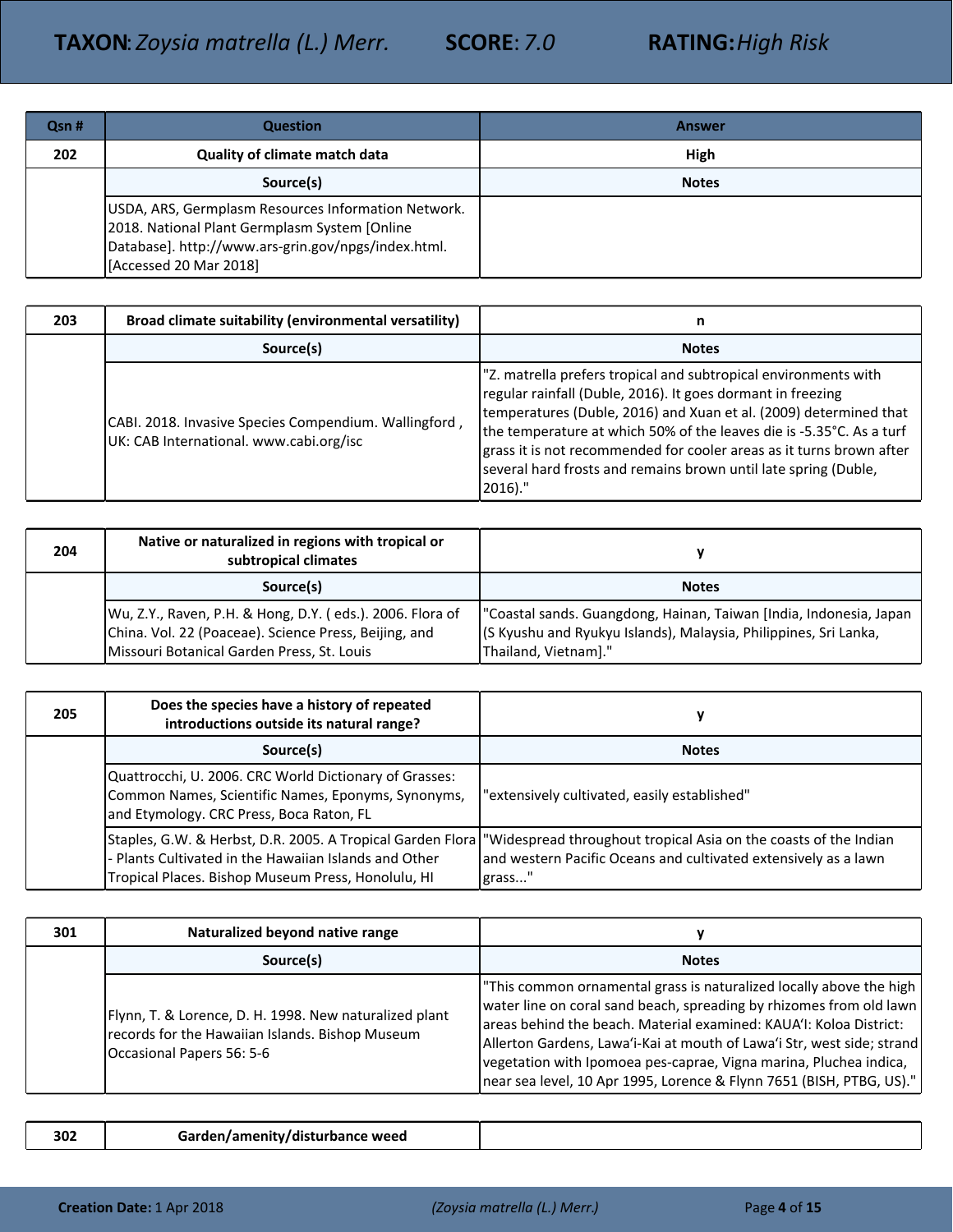| Qsn # | <b>Question</b>                                                                                                                                                           | <b>Answer</b>                                                                                                                                                                                                                                                                                                                                                                                                                                                                                                 |
|-------|---------------------------------------------------------------------------------------------------------------------------------------------------------------------------|---------------------------------------------------------------------------------------------------------------------------------------------------------------------------------------------------------------------------------------------------------------------------------------------------------------------------------------------------------------------------------------------------------------------------------------------------------------------------------------------------------------|
|       | Source(s)                                                                                                                                                                 | <b>Notes</b>                                                                                                                                                                                                                                                                                                                                                                                                                                                                                                  |
|       | Duble, R. L. 2018. Zoysiagrass. https://aggie-<br>horticulture.tamu.edu/plantanswers/turf/publications/zo<br>ysia.html. [Accessed 1 Apr 2018]                             | "Zoysia matrella must be propagated from sprigs and is quite slow to<br>become established." [Suggests it may be less invasive]                                                                                                                                                                                                                                                                                                                                                                               |
|       | Staples, G.W. & Herbst, D.R. 2005. A Tropical Garden Flora<br>- Plants Cultivated in the Hawaiian Islands and Other<br>Tropical Places. Bishop Museum Press, Honolulu, HI | [Potential problem in landscaping] "The grass stems can grow so<br>thick that they choke out other plants, even other grasses."                                                                                                                                                                                                                                                                                                                                                                               |
|       | CABI. 2018. Invasive Species Compendium. Wallingford,<br>UK: CAB International. www.cabi.org/isc                                                                          | [Potentially aggressive] "Z. matrella is a warm season grass which<br>has been widely planted as a turf grass in tropical and subtropical<br>regions around the world and has naturalized mainly close to where<br>it was planted in disturbed areas. It grows slowly and primarily<br>spreads by rhizomes and stolons, but could also spread by seed.<br>There is no information available on its impacts. It forms dense<br>stands and could displace native species through competition for<br>resources." |
|       | Randall, R.P. (2017). A Global Compendium of Weeds. 3rd<br>Edition. Perth, Western Australia. R.P. Randall                                                                | Cited as a weed or rice, cocoa and coconut crops. Impacts<br>unspecified                                                                                                                                                                                                                                                                                                                                                                                                                                      |

| 303 | Agricultural/forestry/horticultural weed                                                                                                                            |                                                                                                                                                               |
|-----|---------------------------------------------------------------------------------------------------------------------------------------------------------------------|---------------------------------------------------------------------------------------------------------------------------------------------------------------|
|     | Source(s)                                                                                                                                                           | <b>Notes</b>                                                                                                                                                  |
|     | Morris, H., and Waterhouse, D.F. 2001. The distribution<br>and importance of arthropod pests and weeds of<br>agriculture in Myanmar. ACIAR Monograph No. 67, 73 pp. | "Table 18. Weeds of Myanmar"  [Zoysia matrella is listed as a "++<br>widespread and important" weed of cocoa & coconut crops, but<br>impacts are unspecified] |
|     | Moody, K. 1989. Weeds Reported in Rice in South and<br>Southeast Asia. International Rice Research Institute,<br>Manila, Philippines                                | Reported as a weed of rice crops in Brunei & the Philippines. Impacts<br>unspecified                                                                          |
|     | Galinato, M.I., Moody, K. & Piggin, C.M. 1999. Upland rice<br>weeds of south and southeast Asia. International Rice<br>Research Institute, Los Baños, Philippines   | Reported as a weed of upland rice crops in the Philippines. Impacts<br>unspecified                                                                            |

| 304 | <b>Environmental weed</b>                                                                        |                                                                                                                                                                                                                                                                                                                                                                                                                                                                                                 |
|-----|--------------------------------------------------------------------------------------------------|-------------------------------------------------------------------------------------------------------------------------------------------------------------------------------------------------------------------------------------------------------------------------------------------------------------------------------------------------------------------------------------------------------------------------------------------------------------------------------------------------|
|     | Source(s)                                                                                        | <b>Notes</b>                                                                                                                                                                                                                                                                                                                                                                                                                                                                                    |
|     | CABI. 2018. Invasive Species Compendium. Wallingford,<br>UK: CAB International. www.cabi.org/isc | [Unknown] "Z. matrella is present in some conservation areas<br>including Toro Negro State Forest, Maricao Forest Reserve, and Las<br>Cabezas de San Juan Nature Reserve in Puerto Rico (Plants of the<br>Island of Puerto Rico, 2016; UPRRP, 2016) and several parks in south<br>Florida (Institute for Regional Conservation, 2016); however, no<br>Information was available on impacts."  "Very little information is<br>available on impacts and control of Z. matrella in natural areas." |

| 305 | Congeneric weed                                 |                                                                                                                                                                                               |
|-----|-------------------------------------------------|-----------------------------------------------------------------------------------------------------------------------------------------------------------------------------------------------|
|     | Source(s)                                       | <b>Notes</b>                                                                                                                                                                                  |
|     | Edition. Perth, Western Australia. R.P. Randall | Randall, R.P. (2017). A Global Compendium of Weeds. 3rd   Zoysia japonica, Zoysia macrostachya, Zoysia sinica, & Zoysia<br>tenuifolia are listed as weeds. Impacts are unclear or unspecified |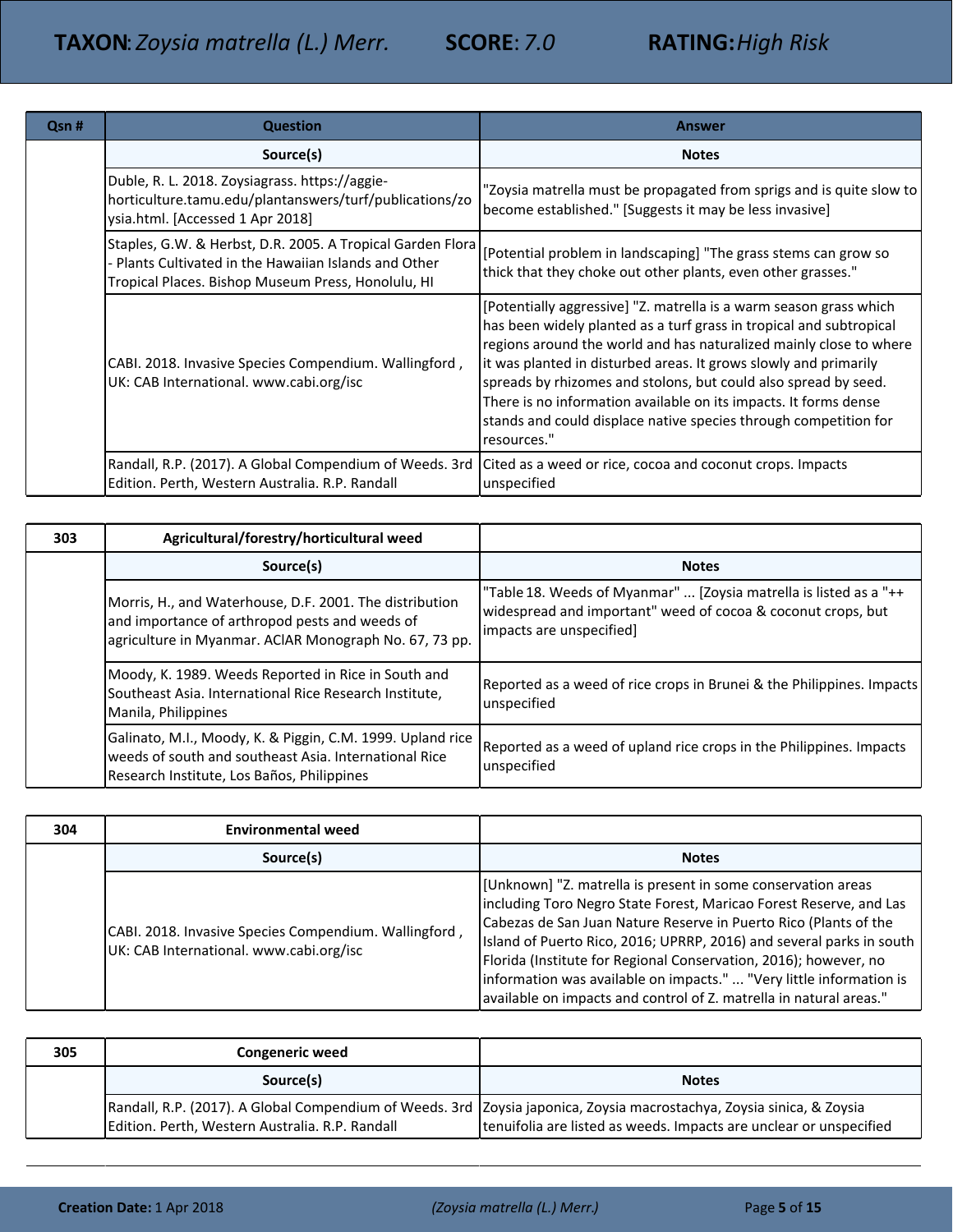| Qsn # | <b>Question</b>                                                                                                                                                  | <b>Answer</b>                                                                                                                                                                                                                                                                                                                                                                                                                                                                                                                                                                                                                                                                                                                                                                                                                                                                                                                                              |
|-------|------------------------------------------------------------------------------------------------------------------------------------------------------------------|------------------------------------------------------------------------------------------------------------------------------------------------------------------------------------------------------------------------------------------------------------------------------------------------------------------------------------------------------------------------------------------------------------------------------------------------------------------------------------------------------------------------------------------------------------------------------------------------------------------------------------------------------------------------------------------------------------------------------------------------------------------------------------------------------------------------------------------------------------------------------------------------------------------------------------------------------------|
| 401   | Produces spines, thorns or burrs                                                                                                                                 | n                                                                                                                                                                                                                                                                                                                                                                                                                                                                                                                                                                                                                                                                                                                                                                                                                                                                                                                                                          |
|       | Source(s)                                                                                                                                                        | <b>Notes</b>                                                                                                                                                                                                                                                                                                                                                                                                                                                                                                                                                                                                                                                                                                                                                                                                                                                                                                                                               |
|       | Wu, Z.Y., Raven, P.H. & Hong, D.Y. (eds.). 2006. Flora of<br>China. Vol. 22 (Poaceae). Science Press, Beijing, and<br>Missouri Botanical Garden Press, St. Louis | [No evidence] "Perennial, stoloniferous, mat-forming, also with<br>shallow underground rhizomes. Culms up to 20 cm tall. Leaf sheaths<br>glabrous, bearded at mouth with 4–5 mm hairs; leaf blades flat or<br>involute, tough, suberect to spreading, 3-8 cm, 1.5-2.5 mm wide,<br>glabrous or adaxial surface thinly pilose, apex acute. Inflorescence<br>linear, $2-4 \times 0.2-0.3$ cm, exserted above leaves; spikelets $10-30$ ,<br>loosely overlapping; rachis somewhat wavy; pedicels shorter than<br>spikelet, 1-3 mm, widened at apex. Spikelets 2-3 x ca. 1 mm,<br>yellowish brown or purplish brown; lower glume usually absent;<br>upper glume lanceolate, 5-veined, midrib prominent, sometimes<br>scabrous toward apex, lateral veins obscure, apex obtuse; lemma<br>oblong-ovate, 2-2.5 mm, obscurely 3-veined, midvein sometimes<br>shortly excurrent; palea lanceolate, 1/2 as long as lemma. Anthers<br>1-1.5 mm. Caryopsis ca. 1.5 mm." |

| 402 | <b>Allelopathic</b>                                                                                                                                                                                                                                               |                                                                                                                                                                                                                                                                                                                                      |
|-----|-------------------------------------------------------------------------------------------------------------------------------------------------------------------------------------------------------------------------------------------------------------------|--------------------------------------------------------------------------------------------------------------------------------------------------------------------------------------------------------------------------------------------------------------------------------------------------------------------------------------|
|     | Source(s)                                                                                                                                                                                                                                                         | <b>Notes</b>                                                                                                                                                                                                                                                                                                                         |
|     | Qi, G. L., Chen, P., & Zhong, W. J. (2006). Effect of<br>extracting solution from Hemarthria altissima, Ageratum<br>conyzoides and Zoysia matrella on germination and<br>seedling growth of Merremia hederacea and Cajanus<br>cajan. Grassland and Turf, 4, 46-48 | [Potentially Yes. Demonstrated unde controlled, laboratory<br>conditions] "The extracting solution from Zoysia matrella slightly<br>showed the inhibition effect to Merremia hederacea and Cajanus<br>cajan(cultivar No.3) in general, but it decreased the seedling fresh<br>weight of Cajanus cajan(cultivar No.4) significantly." |

| 403 | <b>Parasitic</b>                                                                                                                                                 | n                                                                                                          |
|-----|------------------------------------------------------------------------------------------------------------------------------------------------------------------|------------------------------------------------------------------------------------------------------------|
|     | Source(s)                                                                                                                                                        | <b>Notes</b>                                                                                               |
|     | Wu, Z.Y., Raven, P.H. & Hong, D.Y. (eds.). 2006. Flora of<br>China. Vol. 22 (Poaceae). Science Press, Beijing, and<br>Missouri Botanical Garden Press, St. Louis | "Perennial, stoloniferous, mat-forming, also with shallow<br>underground rhizomes." [Poaceae. No evidence] |

| 404 | Unpalatable to grazing animals                                                                                                                           | n                                                                                       |
|-----|----------------------------------------------------------------------------------------------------------------------------------------------------------|-----------------------------------------------------------------------------------------|
|     | Source(s)                                                                                                                                                | <b>Notes</b>                                                                            |
|     | Quattrocchi, U. 2006. CRC World Dictionary of Grasses:<br>Common Names, Scientific Names, Eponyms, Synonyms,<br>and Etymology. CRC Press, Boca Raton, FL | "required frequent grazing to stimulate new growth, young leaves<br>palatable to stock" |
|     | CABI. 2018. Invasive Species Compendium. Wallingford,<br>UK: CAB International. www.cabi.org/isc                                                         | "Used as forage on sandy sites and grazed in coconut plantations<br>(FAO, 2015)."       |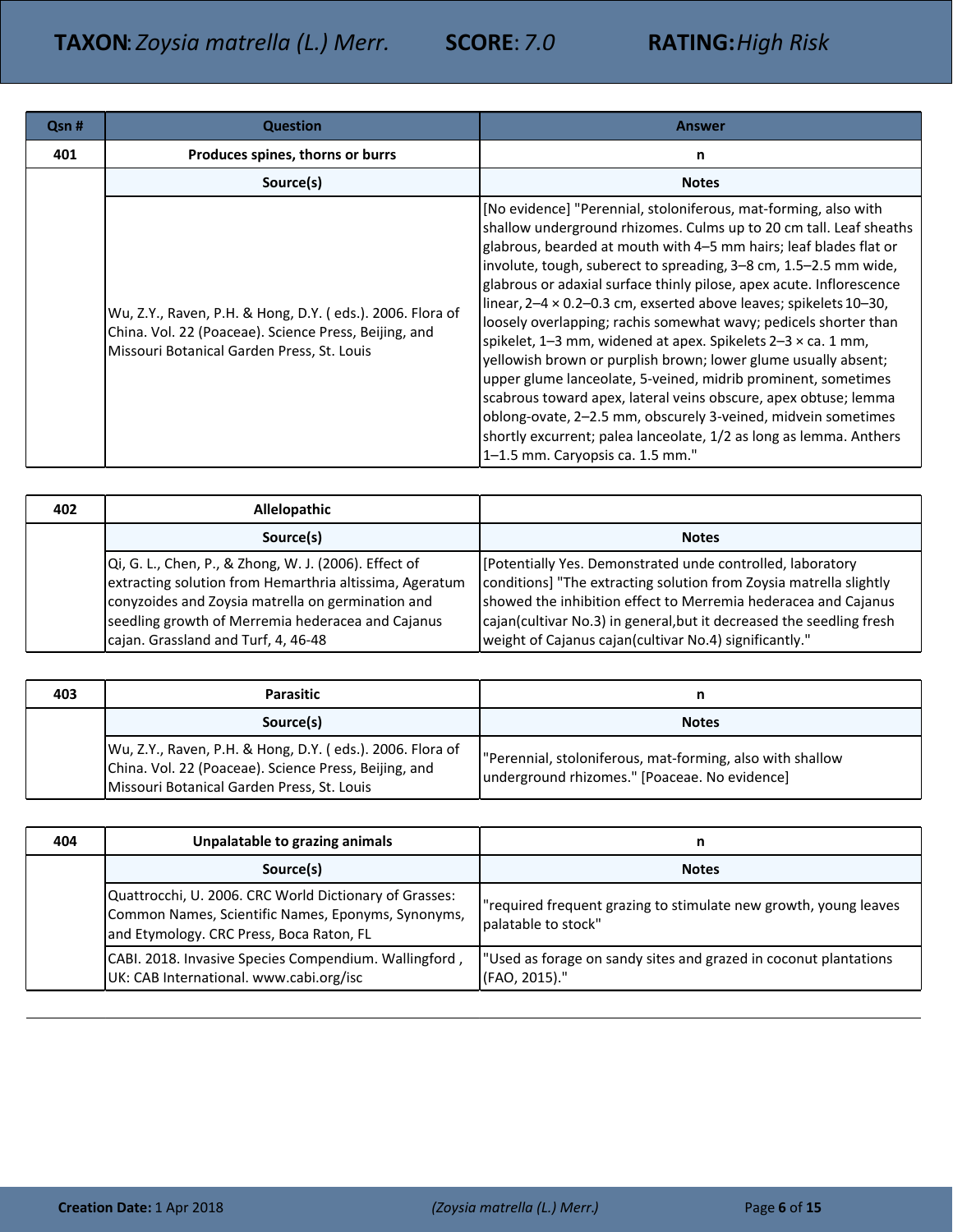| Qsn # | <b>Question</b>                                                                                                                                          | Answer                                                                                                |
|-------|----------------------------------------------------------------------------------------------------------------------------------------------------------|-------------------------------------------------------------------------------------------------------|
| 405   | <b>Toxic to animals</b>                                                                                                                                  | n                                                                                                     |
|       | Source(s)                                                                                                                                                | <b>Notes</b>                                                                                          |
|       | Quattrocchi, U. 2006. CRC World Dictionary of Grasses:<br>Common Names, Scientific Names, Eponyms, Synonyms,<br>and Etymology. CRC Press, Boca Raton, FL | [No evidence] "required frequent grazing to stimulate new growth,<br>young leaves palatable to stock" |
|       | Wagstaff, D.J. 2008. International poisonous plants<br>checklist: an evidence-based reference. CRC Press, Boca<br>Raton, FL                              | No evidence                                                                                           |

| 406 | Host for recognized pests and pathogens                                                                                                                                   |                                                                                                                                                                                                                                                                                                                                                                                                                                                                                                                                                                                                                                                                                                                                                                                                                                                                                                                                                                                                                                                                        |
|-----|---------------------------------------------------------------------------------------------------------------------------------------------------------------------------|------------------------------------------------------------------------------------------------------------------------------------------------------------------------------------------------------------------------------------------------------------------------------------------------------------------------------------------------------------------------------------------------------------------------------------------------------------------------------------------------------------------------------------------------------------------------------------------------------------------------------------------------------------------------------------------------------------------------------------------------------------------------------------------------------------------------------------------------------------------------------------------------------------------------------------------------------------------------------------------------------------------------------------------------------------------------|
|     | Source(s)                                                                                                                                                                 | <b>Notes</b>                                                                                                                                                                                                                                                                                                                                                                                                                                                                                                                                                                                                                                                                                                                                                                                                                                                                                                                                                                                                                                                           |
|     | Staples, G.W. & Herbst, D.R. 2005. A Tropical Garden Flora<br>- Plants Cultivated in the Hawaiian Islands and Other<br>Tropical Places. Bishop Museum Press, Honolulu, HI | "relatively free of pests and diseases if well tended."                                                                                                                                                                                                                                                                                                                                                                                                                                                                                                                                                                                                                                                                                                                                                                                                                                                                                                                                                                                                                |
|     | Bryan Unruh, J., Trenholm, L. E. & Cisar, J. L. 2016.<br>Food and Agricultural Sciences, University of Florida.<br>http://edis.ifas.ufl.edu. [Accessed 1 Apr 2018]        | [In Florida, impacted by some pests & diseases] "Like other lawn<br>grasses grown in Florida, zoysiagrass lawns encounter pest problems.<br>Periodic control of one or more of these problems is necessary to<br>grow a healthy turf."  "The most serious insect on zoysiagrass is the<br>Hunting billbug. Billbugs feed on roots, causing the turf to die<br>inirregular-shaped patches."  "Mole crickets and white grubs can<br>Zoysiagrass for Florida Lawns. ENH11. Revised. Institute of allso negatively impact zoysiagrass."  "Sod webworms can cause<br>periodic cosmetic injury but are not believed to severely damage the<br>turf."  "Many turf managers state that nematodes are serious pests<br>on zoysiagrasses; however, this is not well documented in scientific<br>literature."  "Without a doubt, the most troubling disease for<br>zoysiagrass is large (brown) patch (Figure 3). This disease becomes<br>active when soil temperatures (4-inch depth) are between 65°F and<br>75°F each fall and can be a problem through the following spring." |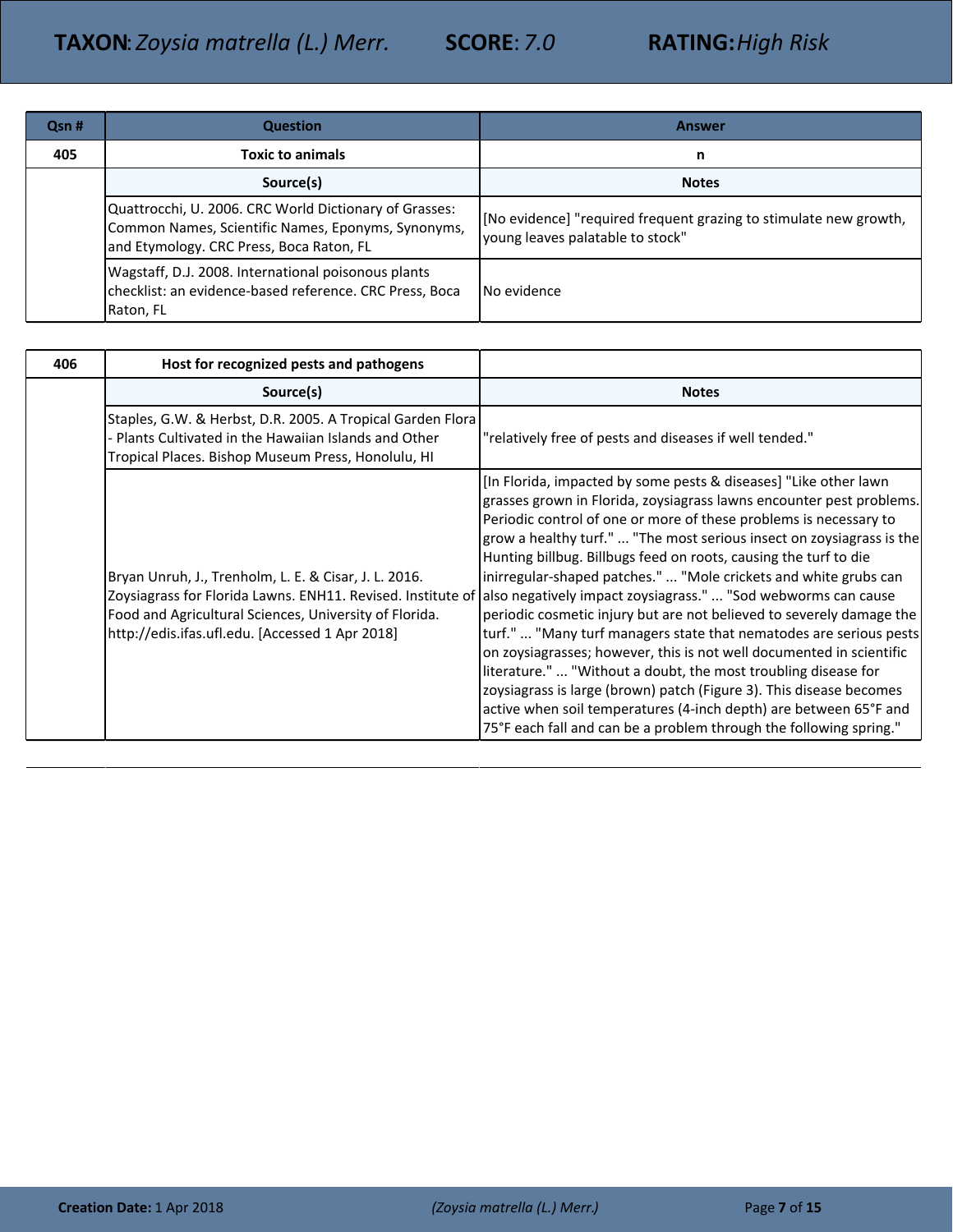| Qsn # | <b>Question</b>                                                                                                                                                                    | <b>Answer</b>                                                                                                                                                                                                                                                                                                                                                                                                                                                                                                                                                                                                                                                                                                                                                                                                               |
|-------|------------------------------------------------------------------------------------------------------------------------------------------------------------------------------------|-----------------------------------------------------------------------------------------------------------------------------------------------------------------------------------------------------------------------------------------------------------------------------------------------------------------------------------------------------------------------------------------------------------------------------------------------------------------------------------------------------------------------------------------------------------------------------------------------------------------------------------------------------------------------------------------------------------------------------------------------------------------------------------------------------------------------------|
| 407   | Causes allergies or is otherwise toxic to humans                                                                                                                                   |                                                                                                                                                                                                                                                                                                                                                                                                                                                                                                                                                                                                                                                                                                                                                                                                                             |
|       | Source(s)                                                                                                                                                                          | <b>Notes</b>                                                                                                                                                                                                                                                                                                                                                                                                                                                                                                                                                                                                                                                                                                                                                                                                                |
|       | Ogren, T.L. 2015. The Allergy-Fighting Garden. Ten Speed<br>Press, Berkeley, CA                                                                                                    | [Possible mild allergen] "Three species of common lawn grass for<br>milder areas of the United States. Z. japonica is Korean grass; Z.<br>matrella is Japanese carpet or Manila grass; and Z. tenuifolia is<br>Mascarene or Korean velvet grass. All three are propagated from<br>plugs or by stolons. Zoysia lawns are popular in parts of zones 9 and<br>10. The lawns are coarse, thick, and spongy and tend to produce a<br>great deal of thatch. Unlike Bermuda grass, Zoysia does not often<br>flower while it is short, so regular mowing eliminates almost all<br>pollen-producing potential. Zoysia sometimes escapes cultivation to<br>become a problem weed in vacant lots. In these circumstances, it<br>will produce pollen that, while allergenic, is not nearly as potent as<br>that of other lawn grasses." |
|       | Global Species. 2018. Zoysia matrella (Manila grass).<br>http://www.globalspecies.org/ntaxa/864035#cite_1.<br>[Accessed 1 Apr 2018]                                                | Allergen Potential - Medium                                                                                                                                                                                                                                                                                                                                                                                                                                                                                                                                                                                                                                                                                                                                                                                                 |
|       | Quattrocchi, U. 2012. CRC World Dictionary of Medicinal<br>and Poisonous Plants: Common Names, Scientific Names,<br>Eponyms, Synonyms, and Etymology. CRC Press, Boca<br>Raton, FL | No evidence                                                                                                                                                                                                                                                                                                                                                                                                                                                                                                                                                                                                                                                                                                                                                                                                                 |

| 408 | Creates a fire hazard in natural ecosystems                                                      | n                                                                                                                                                                                                                                                                                                                                                                                                                                                                                                                                                                                                                                                        |
|-----|--------------------------------------------------------------------------------------------------|----------------------------------------------------------------------------------------------------------------------------------------------------------------------------------------------------------------------------------------------------------------------------------------------------------------------------------------------------------------------------------------------------------------------------------------------------------------------------------------------------------------------------------------------------------------------------------------------------------------------------------------------------------|
|     | Source(s)                                                                                        | <b>Notes</b>                                                                                                                                                                                                                                                                                                                                                                                                                                                                                                                                                                                                                                             |
|     | CABI. 2018. Invasive Species Compendium. Wallingford,<br>UK: CAB International. www.cabi.org/isc | [No evidence from native or introduced range, despite widespread<br>cultivation] "Z. matrella prefers tropical and subtropical<br>environments with regular rainfall (Duble, 2016). It goes dormant in<br>freezing temperatures (Duble, 2016) and Xuan et al. (2009)<br>determined that the temperature at which 50% of the leaves die is -<br>5.35°C. As a turf grass it is not recommended for cooler areas as it<br>turns brown after several hard frosts and remains brown until late<br>spring (Duble, 2016). It is shade tolerant and adapted to wet and<br>saline sites (FAO, 2015), but is also extremely tolerant of drought<br>(Duble, 2016)." |

| 409 | Is a shade tolerant plant at some stage of its life cycle                                        |                                                                                                                                      |
|-----|--------------------------------------------------------------------------------------------------|--------------------------------------------------------------------------------------------------------------------------------------|
|     | Source(s)                                                                                        | <b>Notes</b>                                                                                                                         |
|     | CABI. 2018. Invasive Species Compendium. Wallingford,<br>UK: CAB International. www.cabi.org/isc | I'lt is shade tolerant and adapted to wet and saline sites (FAO, 2015),<br>but is also extremely tolerant of drought (Duble, 2016)." |

| 410 | Tolerates a wide range of soil conditions (or limestone<br>conditions if not a volcanic island) |              |
|-----|-------------------------------------------------------------------------------------------------|--------------|
|     | Source(s)                                                                                       | <b>Notes</b> |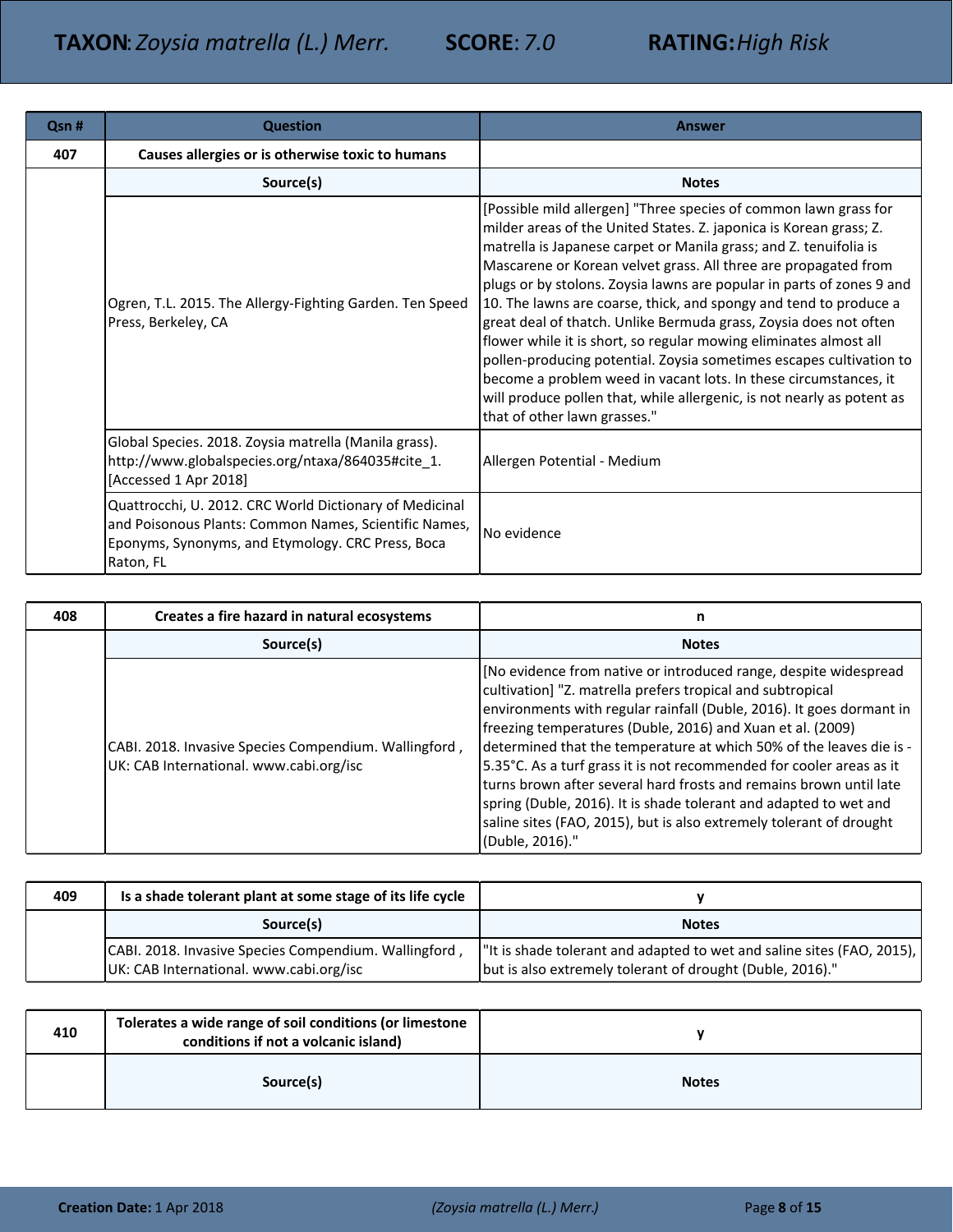| Qsn # | <b>Question</b>                                                                                                                                                    | <b>Answer</b>                                                                                                                                                               |
|-------|--------------------------------------------------------------------------------------------------------------------------------------------------------------------|-----------------------------------------------------------------------------------------------------------------------------------------------------------------------------|
|       | CABI. 2018. Invasive Species Compendium. Wallingford,<br>UK: CAB International. www.cabi.org/isc                                                                   | "Soil drainage<br>free<br>Soil reaction<br>acid<br>neutral<br>Soil texture<br>light<br>medium<br>Special soil tolerances<br>infertile<br>saline<br>shallow"                 |
|       | Bryan Unruh, J., Trenholm, L. E. & Cisar, J. L. 2016.<br>Food and Agricultural Sciences, University of Florida.<br>http://edis.ifas.ufl.edu. [Accessed 1 Apr 2018] | Zoysiagrass for Florida Lawns. ENH11. Revised. Institute of  "Zoysiagrasses are adapted to a variety of soil types and have good<br>tolerance to shade, salt, and traffic." |

| 411 | Climbing or smothering growth habit                                                                                                                              |                                                                                                                                                                                                                                                                                                                             |
|-----|------------------------------------------------------------------------------------------------------------------------------------------------------------------|-----------------------------------------------------------------------------------------------------------------------------------------------------------------------------------------------------------------------------------------------------------------------------------------------------------------------------|
|     | Source(s)                                                                                                                                                        | <b>Notes</b>                                                                                                                                                                                                                                                                                                                |
|     | Wu, Z.Y., Raven, P.H. & Hong, D.Y. (eds.). 2006. Flora of<br>China. Vol. 22 (Poaceae). Science Press, Beijing, and<br>Missouri Botanical Garden Press, St. Louis | "Perennial, stoloniferous, mat-forming, also with shallow<br>underground rhizomes. Culms up to 20 cm tall. Leaf sheaths<br>glabrous, bearded at mouth with 4–5 mm hairs; leaf blades flat or<br>involute, tough, suberect to spreading, 3-8 cm, 1.5-2.5 mm wide,<br>glabrous or adaxial surface thinly pilose, apex acute." |

| 412 | <b>Forms dense thickets</b>                                                                                 |                                                                                                                                                                                                                                                                                                                                |
|-----|-------------------------------------------------------------------------------------------------------------|--------------------------------------------------------------------------------------------------------------------------------------------------------------------------------------------------------------------------------------------------------------------------------------------------------------------------------|
|     | Source(s)                                                                                                   | <b>Notes</b>                                                                                                                                                                                                                                                                                                                   |
|     | CABI. 2018. Invasive Species Compendium. Wallingford,<br>UK: CAB International. www.cabi.org/isc            | "Z. matrella is a warm season grass which has been widely planted as<br>a turf grass in tropical and subtropical regions around the world and<br>has naturalized mainly close to where it was planted in disturbed<br>areas."  "It forms dense stands and could displace native species<br>through competition for resources." |
|     | - Plants Cultivated in the Hawaiian Islands and Other<br>Tropical Places. Bishop Museum Press, Honolulu, HI | Staples, G.W. & Herbst, D.R. 2005. A Tropical Garden Flora [Dense, low cover can outcompete and exclude other vegetation]<br>"The grass stems can grow so thick that they choke out other plants,<br>even other grasses."                                                                                                      |

| 501 | <b>Aquatic</b>                                                                                                                                                   |                                                                                                                                                                                   |
|-----|------------------------------------------------------------------------------------------------------------------------------------------------------------------|-----------------------------------------------------------------------------------------------------------------------------------------------------------------------------------|
|     | Source(s)                                                                                                                                                        | <b>Notes</b>                                                                                                                                                                      |
|     | Wu, Z.Y., Raven, P.H. & Hong, D.Y. (eds.). 2006. Flora of<br>China. Vol. 22 (Poaceae). Science Press, Beijing, and<br>Missouri Botanical Garden Press, St. Louis | [Terrestrial] "Perennial, stoloniferous, mat-forming, also with shallow]<br>underground rhizomes."  "Coastal sands."  "Zoysia matrella is a<br>good sand-binding and lawn grass." |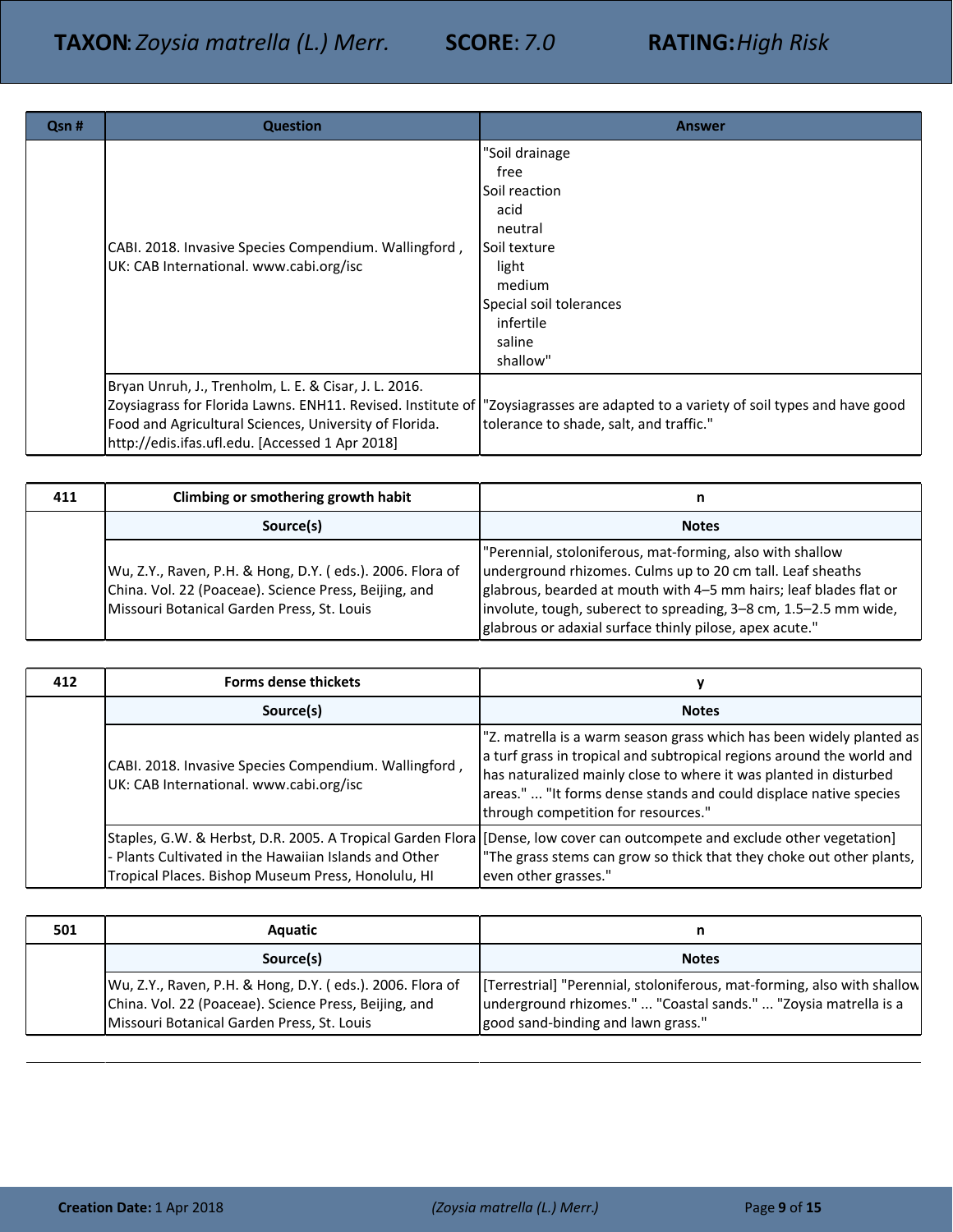| Qsn # | <b>Question</b>                                                                                                                                                                       | <b>Answer</b>                                                                                         |
|-------|---------------------------------------------------------------------------------------------------------------------------------------------------------------------------------------|-------------------------------------------------------------------------------------------------------|
| 502   | Grass                                                                                                                                                                                 |                                                                                                       |
|       | Source(s)                                                                                                                                                                             | <b>Notes</b>                                                                                          |
|       | USDA, ARS, Germplasm Resources Information Network.<br>2018. National Plant Germplasm System [Online<br>Database]. http://www.ars-grin.gov/npgs/index.html.<br>[Accessed 20 Mar 2018] | Family: Poaceae (alt.Gramineae)<br>Subfamily: Chloridoideae<br>Tribe: Zoysieae<br>Subtribe: Zoysiinae |

| 503 | Nitrogen fixing woody plant                                | n                               |
|-----|------------------------------------------------------------|---------------------------------|
|     | Source(s)                                                  | <b>Notes</b>                    |
|     | <b>USDA, ARS, Germplasm Resources Information Network.</b> | Family: Poaceae (alt.Gramineae) |
|     | 2018. National Plant Germplasm System [Online]             | Subfamily: Chloridoideae        |
|     | Database]. http://www.ars-grin.gov/npgs/index.html.        | Tribe: Zoysieae                 |
|     | [Accessed 20 Mar 2018]                                     | Subtribe: Zoysiinae             |

| 504 | Geophyte (herbaceous with underground storage organs<br>-- bulbs, corms, or tubers)                                                                      | n                                                                                                                                                                                                                                                                                                                                                                                                                                                                     |
|-----|----------------------------------------------------------------------------------------------------------------------------------------------------------|-----------------------------------------------------------------------------------------------------------------------------------------------------------------------------------------------------------------------------------------------------------------------------------------------------------------------------------------------------------------------------------------------------------------------------------------------------------------------|
|     | Source(s)                                                                                                                                                | <b>Notes</b>                                                                                                                                                                                                                                                                                                                                                                                                                                                          |
|     | Quattrocchi, U. 2006. CRC World Dictionary of Grasses:<br>Common Names, Scientific Names, Eponyms, Synonyms,<br>and Etymology. CRC Press, Boca Raton, FL | "Perennial, caespitose, sod forming, short, erect, slow growing,<br>variable, flowering culms erect, often strongly stoloniferous and<br>branched, weakly rhizomatous with well-developed creeping<br>rhizome, leaf blades flexible lanceolate contracted into a short<br>pseudopetiole, leaf sheath loose and bearded at mouth, ligule very<br>shallow sometimes with long hairs, distichous leaves erect or<br>ascending and filiform or sometimes almost pungent," |

| 601 | Evidence of substantial reproductive failure in native<br>habitat                                | n                                                                                                                                                                                                                                                                                                                                                                                                                                                                                                                                                                                                                   |
|-----|--------------------------------------------------------------------------------------------------|---------------------------------------------------------------------------------------------------------------------------------------------------------------------------------------------------------------------------------------------------------------------------------------------------------------------------------------------------------------------------------------------------------------------------------------------------------------------------------------------------------------------------------------------------------------------------------------------------------------------|
|     | Source(s)                                                                                        | <b>Notes</b>                                                                                                                                                                                                                                                                                                                                                                                                                                                                                                                                                                                                        |
|     | CABI. 2018. Invasive Species Compendium. Wallingford,<br>UK: CAB International. www.cabi.org/isc | [No evidence. Widespread native & introduced range] "Z. matrella<br>was introduced to the USA from Manila, Philippines in 1911 by C.V.<br>Piper, a USDA botanist (Duble, 2016). A large number of collections<br>were also introduced to the USA for turf grass breeding from Japan,<br>Korea, Taiwan and the Philippines in 1982 (Casler and Duncan,<br>2003). It is planted widely in tropical and subtropical regions around<br>the world as a turfgrass (Clayton et al., 2016). It is an occasional<br>escape in Costa Rica (Hammel et al., 2003), and naturalizes in the<br>southeastern USA (Kartesz, 2016)." |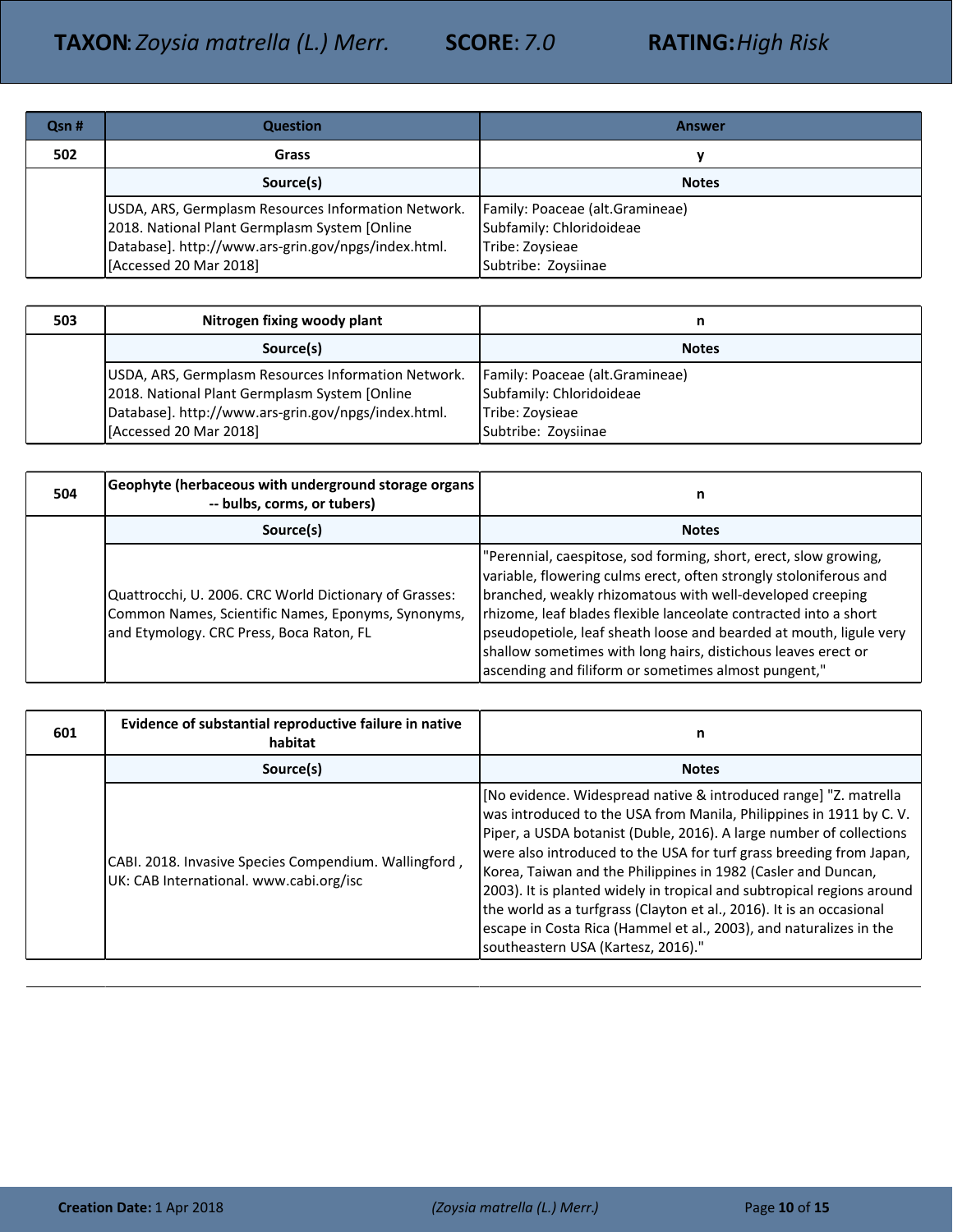| Qsn # | <b>Question</b>                                                                                  | <b>Answer</b>                                                                                                                                                                                                                                                                                                                                                                                                    |
|-------|--------------------------------------------------------------------------------------------------|------------------------------------------------------------------------------------------------------------------------------------------------------------------------------------------------------------------------------------------------------------------------------------------------------------------------------------------------------------------------------------------------------------------|
| 602   | Produces viable seed                                                                             | v                                                                                                                                                                                                                                                                                                                                                                                                                |
|       | Source(s)                                                                                        | <b>Notes</b>                                                                                                                                                                                                                                                                                                                                                                                                     |
|       | CABI. 2018. Invasive Species Compendium. Wallingford,<br>UK: CAB International. www.cabi.org/isc | Florets of the genus are self-compatible but in Z. matrella they are<br>protogynous with pistils maturing 7-10 days before stamens (Tsuruta<br>et al., 2011). Seeds show low germination rates under field<br>conditions (Forbes and Ferguson, 1948). Mechanical hulling<br>increases germination rates (Forbes and Ferguson, 1948). All turf<br>grass production of Z. matrella is vegetative (Samples, 2007)." |

| 603 | <b>Hybridizes naturally</b>                                                                                                                                      |                                                                              |
|-----|------------------------------------------------------------------------------------------------------------------------------------------------------------------|------------------------------------------------------------------------------|
|     | Source(s)                                                                                                                                                        | <b>Notes</b>                                                                 |
|     | Wu, Z.Y., Raven, P.H. & Hong, D.Y. (eds.). 2006. Flora of<br>China. Vol. 22 (Poaceae). Science Press, Beijing, and<br>Missouri Botanical Garden Press, St. Louis | "Zoysia matrella  This species forms natural hybrids with Zoysia<br>sinica." |

| 604 | Self-compatible or apomictic                                                                                                                                       |                                                                                                                                                                                                                                                                                                                                                                                                                                                                                                                                                                                                                                                                                                                                                                                                     |
|-----|--------------------------------------------------------------------------------------------------------------------------------------------------------------------|-----------------------------------------------------------------------------------------------------------------------------------------------------------------------------------------------------------------------------------------------------------------------------------------------------------------------------------------------------------------------------------------------------------------------------------------------------------------------------------------------------------------------------------------------------------------------------------------------------------------------------------------------------------------------------------------------------------------------------------------------------------------------------------------------------|
|     | Source(s)                                                                                                                                                          | <b>Notes</b>                                                                                                                                                                                                                                                                                                                                                                                                                                                                                                                                                                                                                                                                                                                                                                                        |
|     | Tsuruta, S. I., Kobayashi, M., & Ebina, M. (2011). Zoysia. In<br>Wild crop relatives: Genomic and Breeding Resources (pp.<br>297-309). Springer, Berlin Heidelberg | "The genus is self-compatible, however, and has very low canopy<br>height and comparatively heavy pollen, so the ratio of allogamous<br>crossing in natural habitats is open to question."  "The species are<br>also protogynous hermaphroditic plants with both a pistil and three<br>stamens in a single flower. The pistil matures 7–10 days earlier than<br>stamens, and the green or yellow lemma turns dark brown at the tip<br>as the pistil matures (Honda and Kono 1963). The difference in<br>maturation stage between the pistil and stamens promotes<br>outcrossing, although plants can be artificially self-pollinated at the<br>stage when both the pistil and stamens are mature because of the<br>lack of physiological self-incompatibility mechanisms (Asano and<br>Aoki 1998)." |

| 605 | <b>Requires specialist pollinators</b>                                                                                       |                                                                                                                                                                                  |
|-----|------------------------------------------------------------------------------------------------------------------------------|----------------------------------------------------------------------------------------------------------------------------------------------------------------------------------|
|     | Source(s)                                                                                                                    | <b>Notes</b>                                                                                                                                                                     |
|     | Zomlefer, W.B. 1994. Guide to Flowering Plant Families.<br>The University of North Carolina Press, Chapel Hill &<br>l London | The reduced flowers are anemophilous, although pollen-gathering<br>insects have been reported for some grass species (Soderstrom and<br>Calderon 1971; Terrell and Batra 1984)." |

| 606 | Reproduction by vegetative fragmentation                                                                                                                         |                                                                                                                                                                        |
|-----|------------------------------------------------------------------------------------------------------------------------------------------------------------------|------------------------------------------------------------------------------------------------------------------------------------------------------------------------|
|     | Source(s)                                                                                                                                                        | <b>Notes</b>                                                                                                                                                           |
|     | Wu, Z.Y., Raven, P.H. & Hong, D.Y. (eds.). 2006. Flora of<br>China. Vol. 22 (Poaceae). Science Press, Beijing, and<br>Missouri Botanical Garden Press, St. Louis | "Perennial, stoloniferous, mat-forming, also with shallow<br>underground rhizomes."                                                                                    |
|     | Flynn, T. & Lorence, D. H. 1998. New naturalized plant<br>records for the Hawaiian Islands. Bishop Museum<br>Occasional Papers 56: 5-6                           | "This common ornamental grass is naturalized locally above the high<br>water line on coral sand beach, spreading by rhizomes from old lawn<br>areas behind the beach." |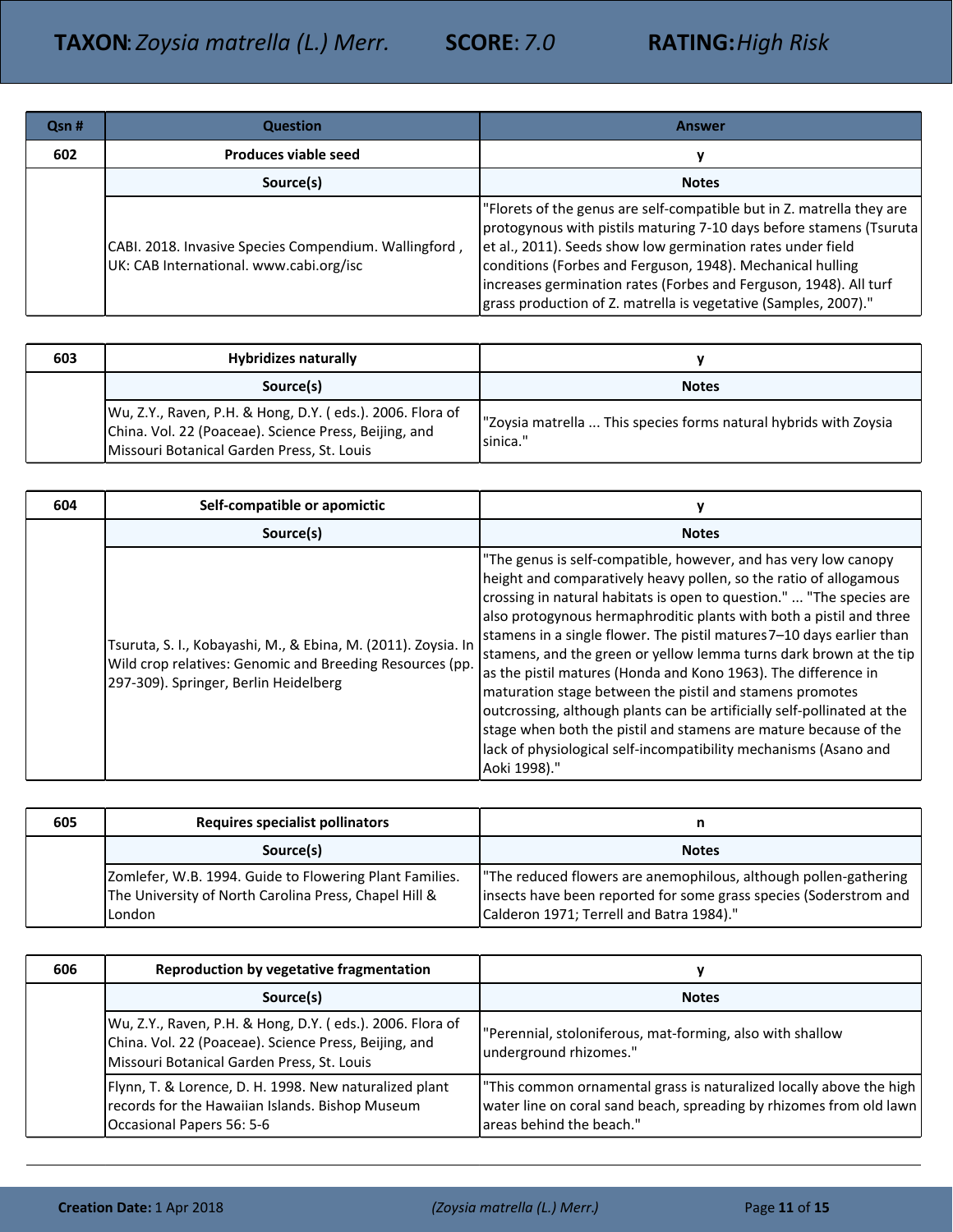| Qsn # | <b>Question</b>                                                                                  | <b>Answer</b>                                                                                                                                                                                                                                                                                                                                          |
|-------|--------------------------------------------------------------------------------------------------|--------------------------------------------------------------------------------------------------------------------------------------------------------------------------------------------------------------------------------------------------------------------------------------------------------------------------------------------------------|
| 607   | Minimum generative time (years)                                                                  |                                                                                                                                                                                                                                                                                                                                                        |
|       | Source(s)                                                                                        | <b>Notes</b>                                                                                                                                                                                                                                                                                                                                           |
|       | CABI. 2018. Invasive Species Compendium. Wallingford,<br>UK: CAB International. www.cabi.org/isc | [Probably between 1 & 2 years] "Z. matrella grows as a low,<br>rhizomatous, perennial grass."  "Short day length and high<br>temperatures are required for flowering, as well as a minimum<br>amount of growth of upright culms (Casler and Duncan, 2003). 15°C<br>seems to be the minimum temperature for growth of Z. matrella<br>(Youngner, 1961)." |

| 701 | Propagules likely to be dispersed unintentionally (plants  <br>growing in heavily trafficked areas) | n                                                                                                                                                  |
|-----|-----------------------------------------------------------------------------------------------------|----------------------------------------------------------------------------------------------------------------------------------------------------|
|     | Source(s)                                                                                           | <b>Notes</b>                                                                                                                                       |
|     | CABI. 2018. Invasive Species Compendium. Wallingford,<br>UK: CAB International. www.cabi.org/isc    | I"It grows slowly and primarily spreads by rhizomes and stolons, but<br>could also spread by seed." [Unlikely. No means of external<br>attachmentl |

| 702 | Propagules dispersed intentionally by people                                                                                                                              | v                                                                                                                                                                                                             |
|-----|---------------------------------------------------------------------------------------------------------------------------------------------------------------------------|---------------------------------------------------------------------------------------------------------------------------------------------------------------------------------------------------------------|
|     | Source(s)                                                                                                                                                                 | <b>Notes</b>                                                                                                                                                                                                  |
|     | Quattrocchi, U. 2006. CRC World Dictionary of Grasses:<br>Common Names, Scientific Names, Eponyms, Synonyms,<br>and Etymology. CRC Press, Boca Raton, FL                  | "extensively cultivated, easily established"                                                                                                                                                                  |
|     | Staples, G.W. & Herbst, D.R. 2005. A Tropical Garden Flora<br>- Plants Cultivated in the Hawaiian Islands and Other<br>Tropical Places. Bishop Museum Press, Honolulu, HI | "Widespread throughout tropical Asia on the coasts of the Indian<br>and western Pacific Oceans and cultivated extensively as a lawn<br>grass, Z. matrella is a variable species that includes two varieties." |

| 703 | Propagules likely to disperse as a produce contaminant                                           |                                                                                                                                                                        |
|-----|--------------------------------------------------------------------------------------------------|------------------------------------------------------------------------------------------------------------------------------------------------------------------------|
|     | Source(s)                                                                                        | <b>Notes</b>                                                                                                                                                           |
|     | CABI. 2018. Invasive Species Compendium. Wallingford,<br>UK: CAB International. www.cabi.org/isc | "Seeds may be dispersed by grazing animals (Reynolds, 1995). Most<br>spread has been intentional, as the species is widely planted as a<br>turfgrass (Samples, 2007)." |
|     | WRA Specialist. 2018. Personal Communication                                                     | Possibly. Reported as a weed of some crops [see 3.04]. Could<br>possibly become a contaminant in cultivated settings, if seeds are<br>produced                         |

| 704 | Propagules adapted to wind dispersal                                                             |                                                                                                                                                                        |
|-----|--------------------------------------------------------------------------------------------------|------------------------------------------------------------------------------------------------------------------------------------------------------------------------|
|     | Source(s)                                                                                        | <b>Notes</b>                                                                                                                                                           |
|     | CABI. 2018. Invasive Species Compendium. Wallingford,<br>UK: CAB International. www.cabi.org/isc | "Seeds may be dispersed by grazing animals (Reynolds, 1995). Most<br>spread has been intentional, as the species is widely planted as a<br>turfgrass (Samples, 2007)." |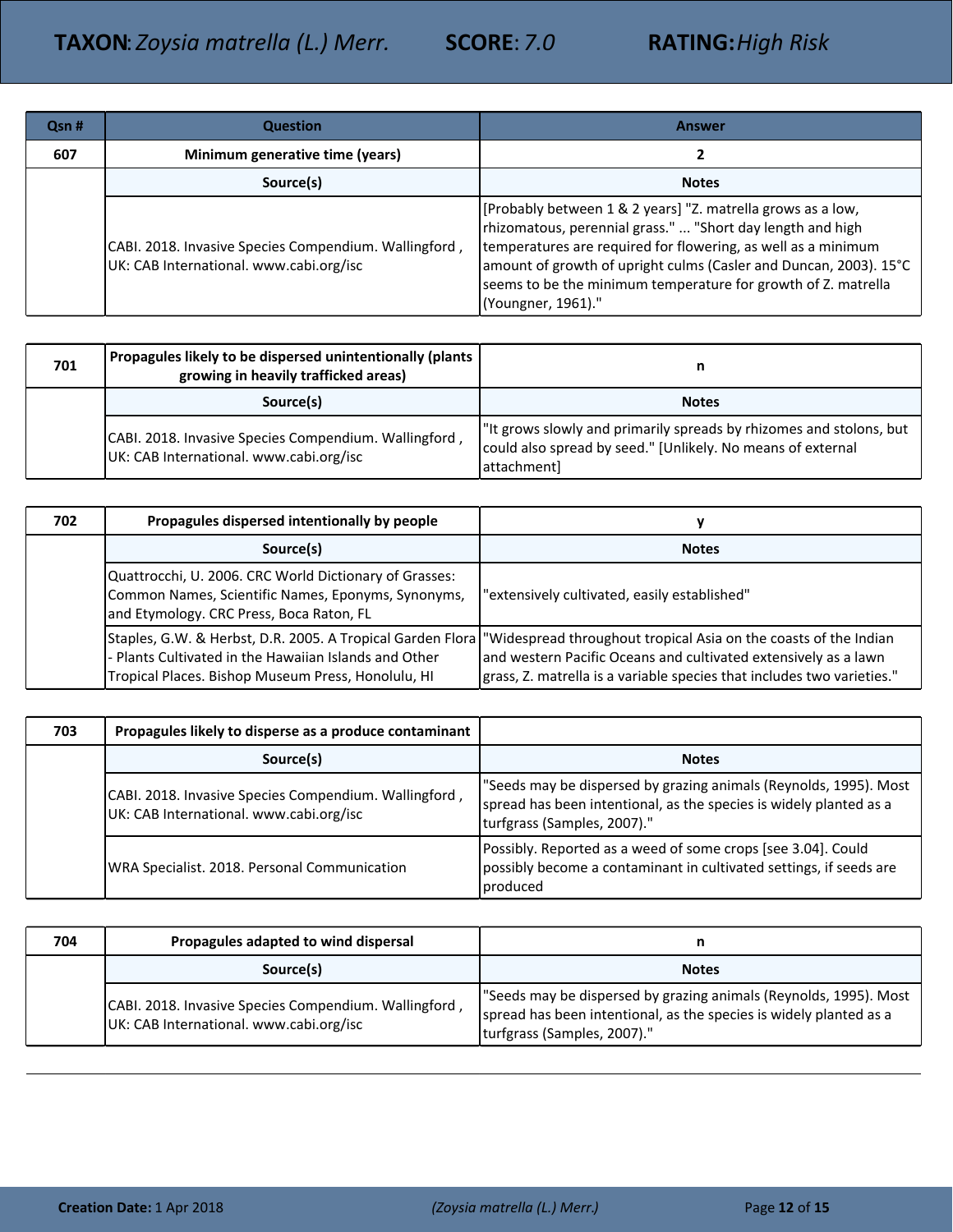| Qsn # | <b>Question</b>                                                                                  | Answer                                                                                                                                                                 |
|-------|--------------------------------------------------------------------------------------------------|------------------------------------------------------------------------------------------------------------------------------------------------------------------------|
| 705   | Propagules water dispersed                                                                       | n                                                                                                                                                                      |
|       | Source(s)                                                                                        | <b>Notes</b>                                                                                                                                                           |
|       | CABI. 2018. Invasive Species Compendium. Wallingford,<br>UK: CAB International. www.cabi.org/isc | "Seeds may be dispersed by grazing animals (Reynolds, 1995). Most<br>spread has been intentional, as the species is widely planted as a<br>turfgrass (Samples, 2007)." |

| 706 | Propagules bird dispersed                                                                        | n                                                                                                                                                                      |
|-----|--------------------------------------------------------------------------------------------------|------------------------------------------------------------------------------------------------------------------------------------------------------------------------|
|     | Source(s)                                                                                        | <b>Notes</b>                                                                                                                                                           |
|     | CABI. 2018. Invasive Species Compendium. Wallingford,<br>UK: CAB International. www.cabi.org/isc | "Seeds may be dispersed by grazing animals (Reynolds, 1995). Most<br>spread has been intentional, as the species is widely planted as a<br>turfgrass (Samples, 2007)." |

| 707 | Propagules dispersed by other animals (externally)                                               |                                                                                                                                   |
|-----|--------------------------------------------------------------------------------------------------|-----------------------------------------------------------------------------------------------------------------------------------|
|     | Source(s)                                                                                        | <b>Notes</b>                                                                                                                      |
|     | CABI. 2018. Invasive Species Compendium. Wallingford,<br>UK: CAB International. www.cabi.org/isc | [No means of external attachment. Seeds, if produced, may be small<br>enough to cling to animals, but direct evidence is lacking] |

| 708 | Propagules survive passage through the gut                                                                                                                                |                                                                                                                                                                                                             |
|-----|---------------------------------------------------------------------------------------------------------------------------------------------------------------------------|-------------------------------------------------------------------------------------------------------------------------------------------------------------------------------------------------------------|
|     | Source(s)                                                                                                                                                                 | <b>Notes</b>                                                                                                                                                                                                |
|     | Yamashiro, A., & Yamashiro, T. 2006. Seed Dispersal by<br>Kerama Deer (Cervus nippon keramae) on Aka Island, the<br>Ryukyu Archipelago, Japan. Biotropica, 38(3): 405-413 | "APPENDIX. The number of seeds, germination rate, size, and fruit<br>type at each site." [Of 7 Zoysia matrella seeds found in the dung of<br>deer, 100% rotted & did not germinate]                         |
|     | CABI. 2018. Invasive Species Compendium. Wallingford,<br>UK: CAB International. www.cabi.org/isc                                                                          | [Potentially, if seeds are produced] "Seeds may be dispersed by<br>grazing animals (Reynolds, 1995). Most spread has been intentional,<br>as the species is widely planted as a turfgrass (Samples, 2007)." |

| 801 | Prolific seed production (>1000/m2)                                                              |                                                                                                                                                                                                                                                                                                                                                                                                                             |
|-----|--------------------------------------------------------------------------------------------------|-----------------------------------------------------------------------------------------------------------------------------------------------------------------------------------------------------------------------------------------------------------------------------------------------------------------------------------------------------------------------------------------------------------------------------|
|     | Source(s)                                                                                        | <b>Notes</b>                                                                                                                                                                                                                                                                                                                                                                                                                |
|     | CABI. 2018. Invasive Species Compendium. Wallingford,<br>UK: CAB International. www.cabi.org/isc | [Unknown] "Florets of the genus are self-compatible but in Z.<br>matrella they are protogynous with pistils maturing 7-10 days before<br>stamens (Tsuruta et al., 2011). Seeds show low germination rates<br>under field conditions (Forbes and Ferguson, 1948). Mechanical<br>hulling increases germination rates (Forbes and Ferguson, 1948). All<br>turf grass production of Z. matrella is vegetative (Samples, 2007)." |

| 802 | Evidence that a persistent propagule bank is formed (>1<br>yr)                                                                                        |                                                                                                                                                                                                            |
|-----|-------------------------------------------------------------------------------------------------------------------------------------------------------|------------------------------------------------------------------------------------------------------------------------------------------------------------------------------------------------------------|
|     | Source(s)                                                                                                                                             | <b>Notes</b>                                                                                                                                                                                               |
|     | Royal Botanic Gardens Kew. (2018) Seed Information<br>Database (SID). Version 7.1. Available from:<br>http://data.kew.org/sid/. [Accessed 1 Apr 2018] | [Unknown] "Storage Behaviour: No data available for species or<br>genus. Of 1572 known taxa of family POACEAE, 97.20% Orthodox<br>(p/?), 0.19% Recalcitrant(?), 0.19% Intermediate(?), 2.42%<br>Uncertain" |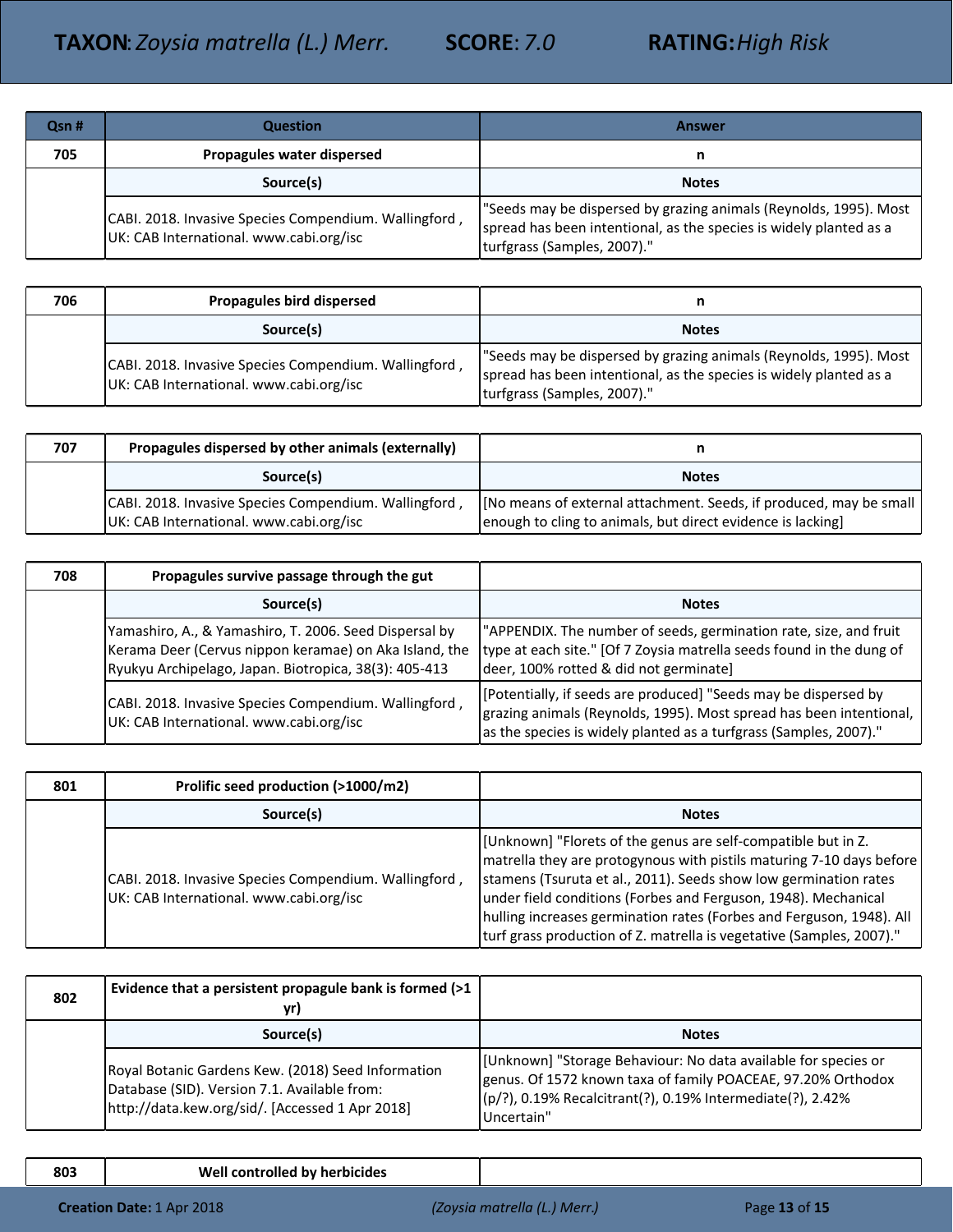| Qsn# | <b>Question</b>                                                                                                                                                                                                                                                                             | Answer                                                                                                                                              |
|------|---------------------------------------------------------------------------------------------------------------------------------------------------------------------------------------------------------------------------------------------------------------------------------------------|-----------------------------------------------------------------------------------------------------------------------------------------------------|
|      | Source(s)                                                                                                                                                                                                                                                                                   | <b>Notes</b>                                                                                                                                        |
|      | Bryan Unruh, J., Trenholm, L. E. & Cisar, J. L. 2016.<br>Zoysiagrass for Florida Lawns. ENH11. Revised. Institute of l"zoysiagrass is very tolerant to many effective pre- and<br>Food and Agricultural Sciences, University of Florida.<br>http://edis.ifas.ufl.edu. [Accessed 1 Apr 2018] | [May not be effectively controlled. Further information needed]<br>postemergence herbicides, giving a wide range of options to the turf<br>manager" |

| 804 | Tolerates, or benefits from, mutilation, cultivation, or fire                                               |                                                                                                                                                                        |
|-----|-------------------------------------------------------------------------------------------------------------|------------------------------------------------------------------------------------------------------------------------------------------------------------------------|
|     | Source(s)                                                                                                   | <b>Notes</b>                                                                                                                                                           |
|     | - Plants Cultivated in the Hawaiian Islands and Other<br>Tropical Places. Bishop Museum Press, Honolulu, HI | Staples, G.W. & Herbst, D.R. 2005. A Tropical Garden Flora   "When used as a lawn grass, zoysia should always be cut with a<br>rotary mower to a height of 0.5-0.75"." |

| 805 | Effective natural enemies present locally (e.g. introduced)<br>biocontrol agents)                                                                                         |                                                                           |
|-----|---------------------------------------------------------------------------------------------------------------------------------------------------------------------------|---------------------------------------------------------------------------|
|     | Source(s)                                                                                                                                                                 | <b>Notes</b>                                                              |
|     | Staples, G.W. & Herbst, D.R. 2005. A Tropical Garden Flora<br>- Plants Cultivated in the Hawaiian Islands and Other<br>Tropical Places. Bishop Museum Press, Honolulu, HI | [Probably No] "relatively free of pests and diseases if well tended."     |
|     | WRA Specialist. 2018. Personal Communication                                                                                                                              | Unknown. Cultivated in the Hawaiian Islands with no reported<br>problems. |